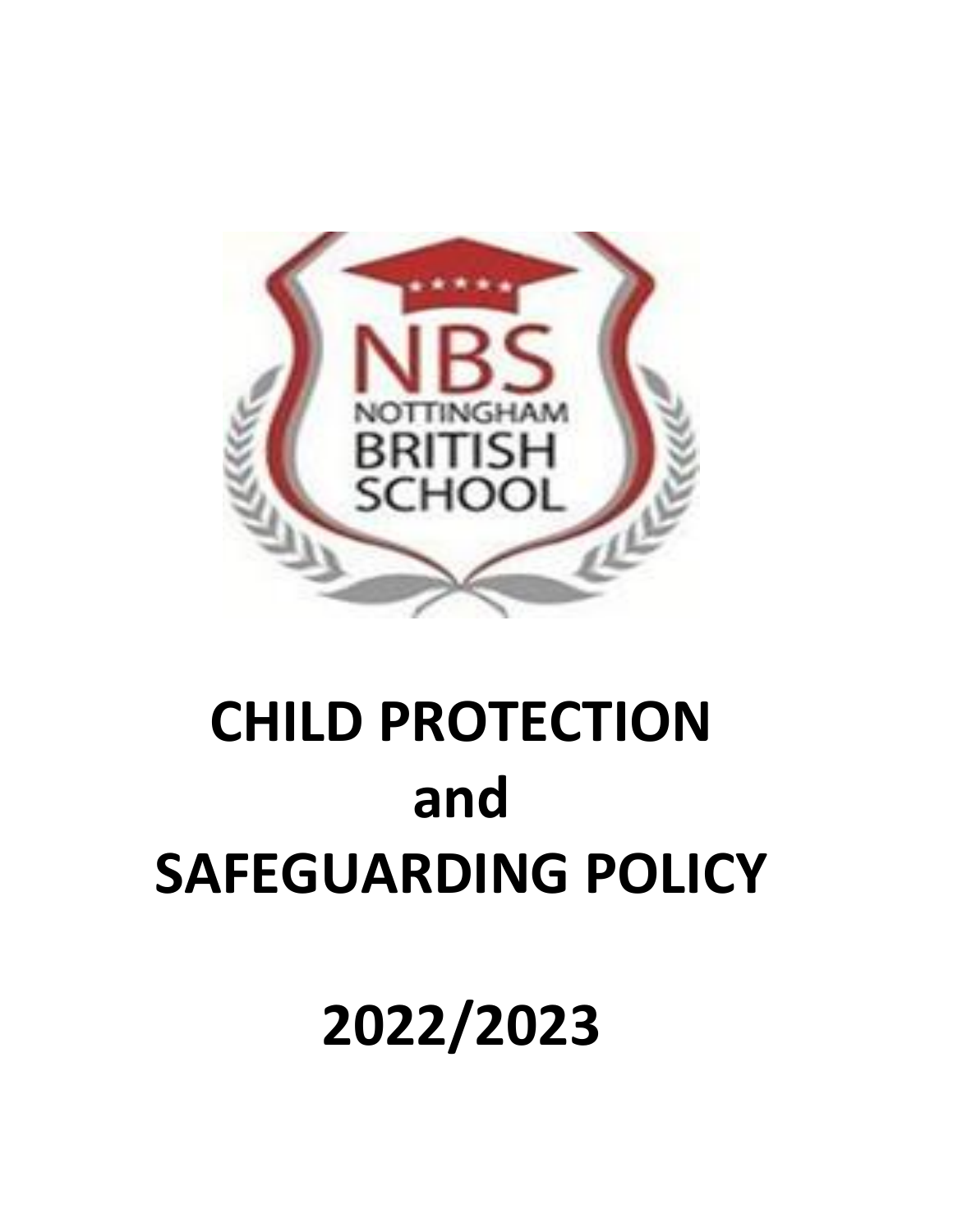Nottingham British School is committed to the child protection and safeguarding of all students and staff in the school. We advocate that all staff and students regardless of age, special needs or disability, racial/cultural heritage, religious belief or sexual orientation have the right to be protected from all types of harm and abuse. T

his Child Protection and Safeguarding Policy forms a fundamental part of our approach to providing excellent pastoral care to *all* students and staff of our school.

Adherence to this Policy is mandatory for **all** staff, students, sub-contractors, parents and volunteers in the school and its use is not subject to discretion.

This Policy applies whenever staff or volunteers are working with students including school visits and trips, sporting and cultural activities.

This Policy is available to all parents, staff and volunteers. A paper copy of this Policy is also available to parents upon request to the Nottingham British School Office and will be placed on the school website.

Pupils are taught about keeping themselves safe from harm including cyber bullying and grooming. They are taught how to adjust their behaviour to reduce risk and keep themselves safe and build resilience. They must be made aware of this Policy.

#### **The aims of Nottingham British School are to:**

- create an environment which is safe and secure for all students
- encourage our students to establish satisfying relationships within their families, with peers and with other adults
- encourage the students to develop a sense of autonomy and independence
- work with parents to build their understanding of and commitment to the welfare of their children

#### **Creating a Culture of Safeguarding**

Nottingham British School recognises that the Child Protection and Safeguarding Policy bears links with other policies such as: Equal Opportunities; Health and Safety; First Aid; Educational Visits; School Security; Anti Bullying; Behaviour Management; Drugs, Alcohol and Tobacco, Information Sharing, Keeping yourself Safe on the Internet.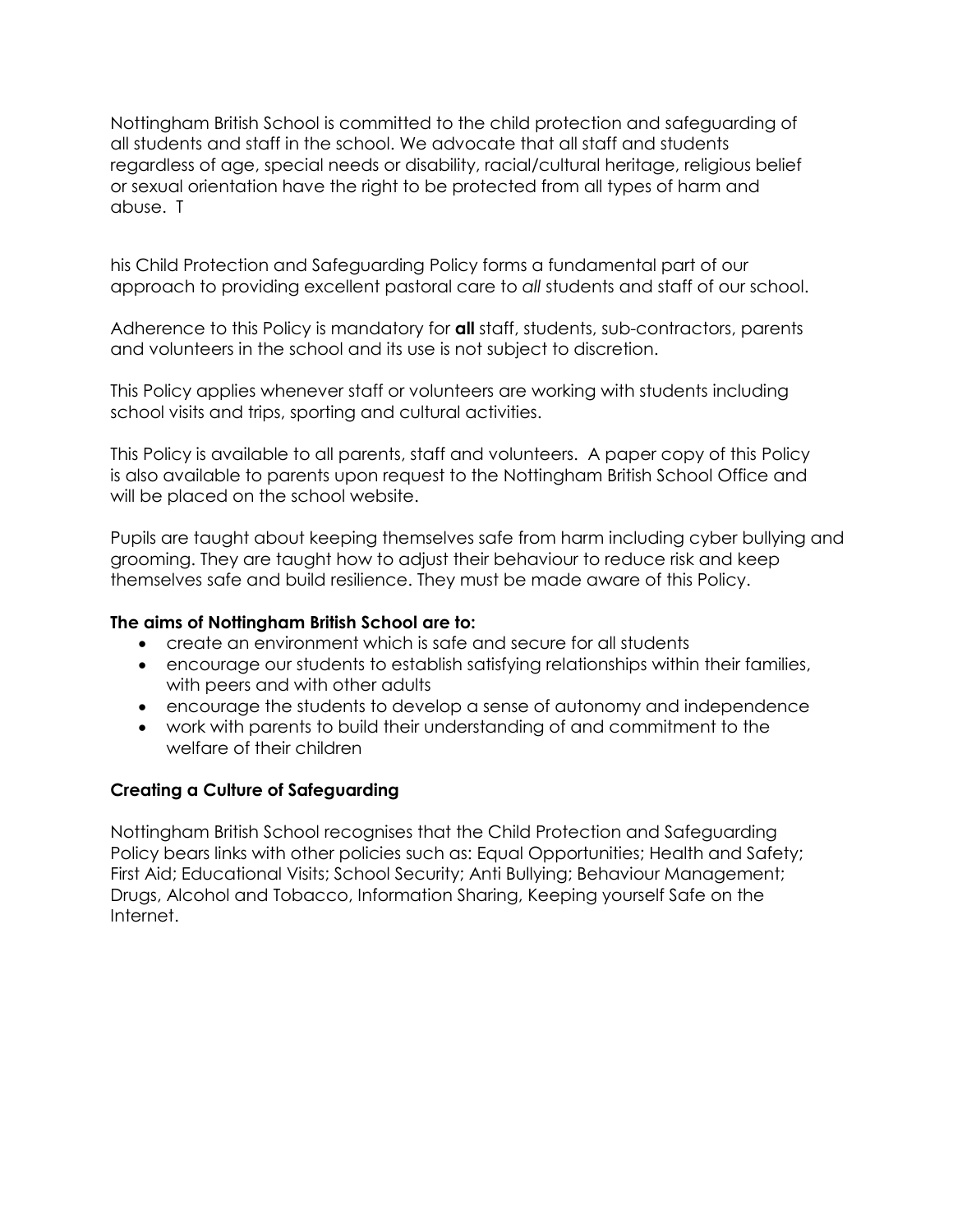# **Nottingham British School has systems to**:

- Prevent unsuitable people working with students.
- Identify students who are at risk of and/or are likely to suffer significant harm and take appropriate action
- Promote the welfare of students in need of additional support.
- Promote safe practice and challenge poor practice and unsafe practice
- Deal with issues of confidentiality, information sharing and consent
- Ensure that staff do not, through their actions, place students at risk of harm, or themselves at risk from an allegation of harm (by providing guidance on areas such as 1-1 tuition, sports coaching, travelling to and from school by bus, inappropriate electronic communication).

Nottingham British School encourages the students in its care to raise any concerns that they might have and ensure that these are taken seriously. We will also encourage students to contribute their own ideas, according to their age and understanding, about how their safety and welfare could be further improved.

While the primary requirement is to notify the Principal, the Principal will also notify the Management of Child Protection and Safeguarding issues only in the following circumstances:

- The issue involves an allegation against the Principal/Director
- The issue could result in a claim against the Management or affect the Nottingham British School's reputation.

All staff are required to adhere to the ICT Acceptable Use Agreement and specifically to ensure that any images taken of students are appropriate and stored and managed safely.

# **No photographs or images of students should be placed on any form of social media without the written agreement of parents.**

# I**n order to fulfil these aims the Principal will take the necessary steps to ensure that**:

- All staff receive training in Safeguarding Children as part of their induction.
- All staff, volunteers and the Principal are trained in child protection annually.
- Nottingham British School operates safe recruiting procedures. **These include**:

Ensuring that at least one member of any recruitment panel involved in all stages of the recruitment process has undertaken the appropriate training in Child Protection and Safeguarding carrying out all required checks on the suitability of staff to work with students.

All staff should be in possession of a current Police Clearance or equivalent from their home country.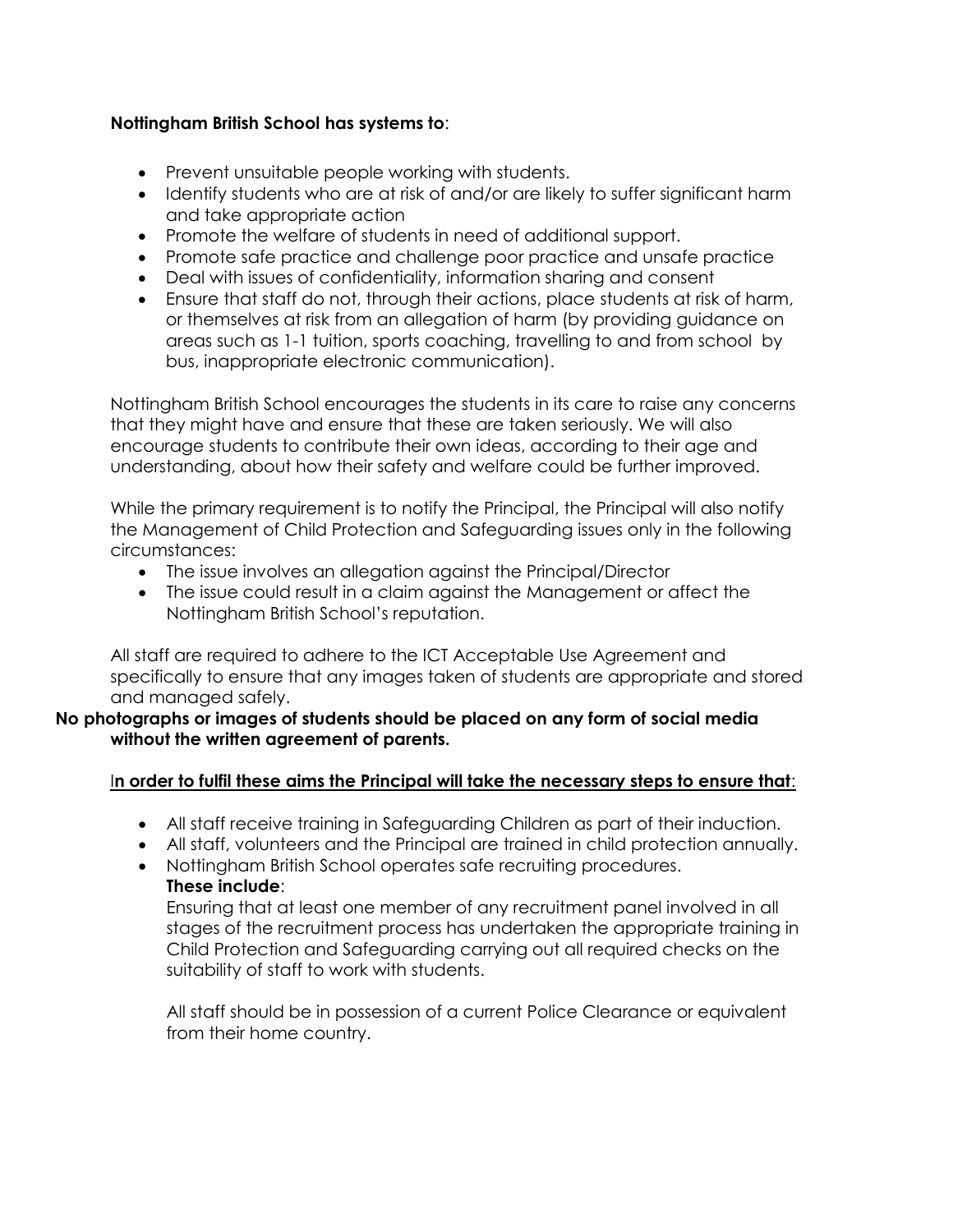### **Identifying Abuse**

Nottingham British School staff are particularly important as they are in a position to identify concerns early and provide students with help and support to prevent concerns from escalating.

Nottingham British School staff have a responsibility to identify students who may be in need of extra help or are suffering, or are likely to suffer, significant harm. All staff have a responsibility to take appropriate action, working with other services

as needed.

Any suspicion, allegation or incident of abuse must be reported to the Designated Safeguarding Lead immediately using the Child Protection and Safeguarding proforma found in the appendix of this policy.

It is not the responsibility of the Nottingham British School to investigate suspected or alleged abuse; this is the role of the Police.

There are four areas of abuse:

#### **Physical Abuse**

Actual or risk of physical injury to a student or failure to prevent physical injury (or suffering) to a student, including deliberate poisoning, suffocation and factitious illness.

This includes excessive punishment.

#### **Typical Symptoms**:

Behaviour changes/wet bed/withdrawal/regression Finger marks Frequent unexplained injuries Unexplained broken bones Afraid of physical contact Cuts and grazes Violent behaviour during role play Cigarette burns Unwillingness to change clothes Cowering Aggressive language and use of threats Not wanting to go home with parent or carer Bruising in unusual areas Changing explanation of injuries

# **Neglect**

Actual or risk of persistent or severe neglect of a student or the failure to protect a student from exposure to any kind of danger, including cold or starvation. Extreme failure to carry out important aspects of care, resulting in the significant impairment of the student's health or development, including failure to thrive. This includes dropping off students prior to 07.00 and failing to collect them at 12.30 or 14.30 without prior arrangement. Repeated early drop or late pick up of students will be referred to the Principal who will discuss the concerns with the parents.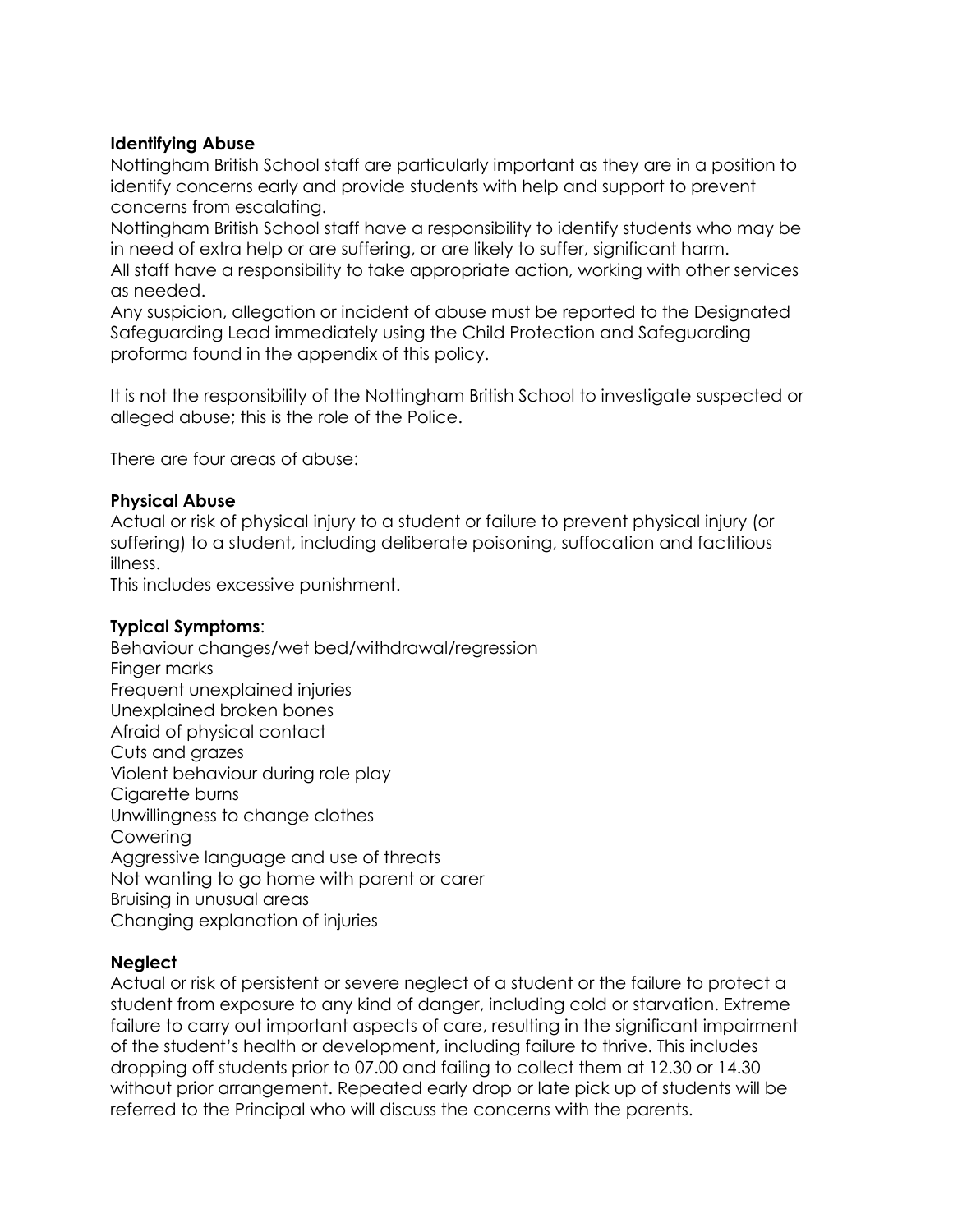#### **Symptoms**:

Lack of appropriate clothing Dirty clothes/student Cold – complaining of Body sores Hunger – complaining of Urine smells Unkempt hair No parental interest Not wanting to communicate Behaviour problems Attention seeking Lack of respect Often in trouble Bullying Use of bad language Out at all hours Lack of confidence – low self-esteem Stealing Jealousy Significantly underweight

#### **Sexual Abuse**

Actual or risk of sexual exploitation of a student. The involvement of dependent, immature students in activities to which they are unable to give informed consent or that violate the social taboos of family roles.

#### **Symptoms:**

Inappropriate behaviour – language Withdrawn Change of behaviour Role play Rejecting physical contact or demanding attention Rocking Physical evidence – marks, bruising Inappropriate knowledge for the age of the student Pain going to toilet, strong urine Stained underwear Bruising/marks near genital area Relationships with other adults or students being forward Drawing – inappropriate knowledge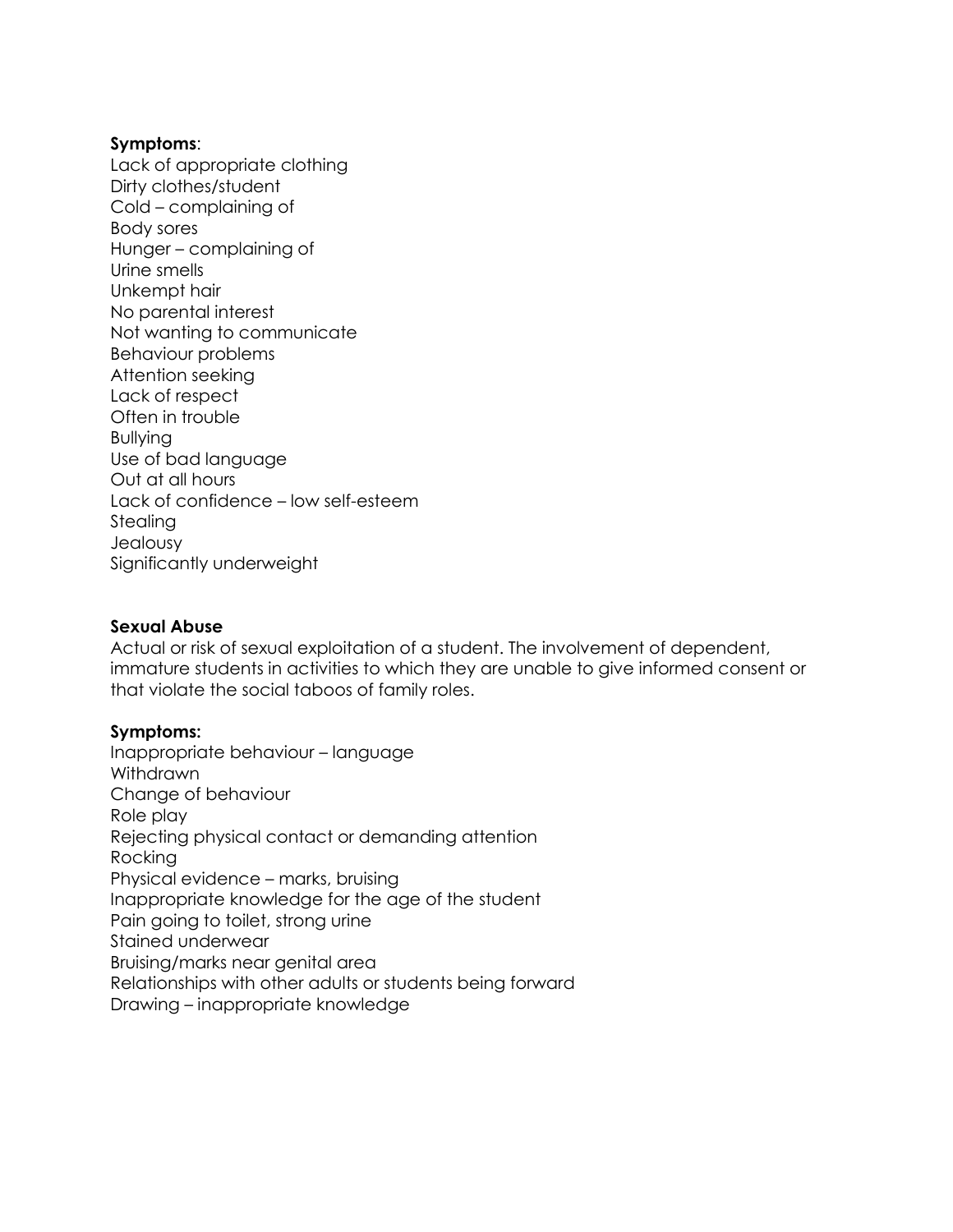#### **Emotional Abuse**

Actual or risk of severe adverse effect on the emotional and behavioural development of a student caused by persistent or severe emotional ill-treatment or rejection.

It is important to remember that all abuse involves some emotional ill-treatment.

#### **Symptoms:**

Crying Rocking Withdrawn Not wanting to socialise Cringing Bad behaviour Aggression Behaviour changes Bribery by parent Self infliction Lack of confidence Attention seeking Isolation from peers – unable to communicate **Clingy** Afraid of authoritative figures Treating others as you have been treated

#### **Missing Children**

A student who goes missing from school is a potential indicator of abuse. Staff should treat prolonged or repeated absence, or particular patterns of absence, with no satisfactory explanation, as a potential safeguarding issue and take action accordingly.

#### **Designated Teacher**

The Nottingham British School has appointed Designated Safeguarding Leads **Carl Kroutz – Principal**

The Designated Safeguarding Lead:

- Is responsible for ensuring that all cases of suspected or actual child protection concerns are investigated and managed in accordance with the guidance and regulations
- Will refer cases of suspected abuse or allegations to the appropriate services
- Will ensure that staff, students andparents have annual training in Child Protection and Safeguarding
- Will act as a source of advice and support within the Nottingham British School and co-ordinate action regarding referrals in relation to both children and allegations against staff.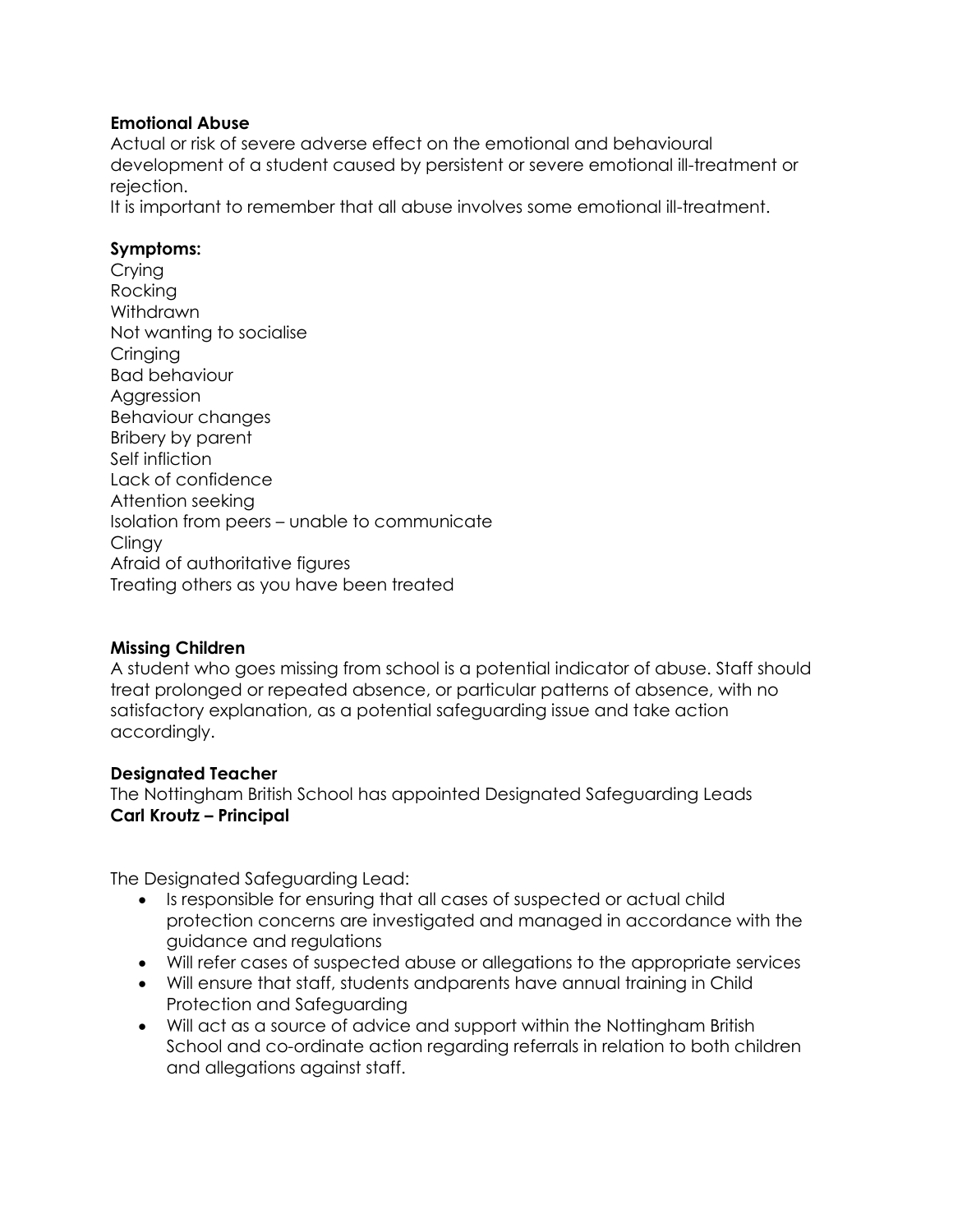#### **Responding to Disclosures of Abuse**

Research suggests that students are most likely to be abused by someone they know and trust. Staff members should remember that it is better to report it and be wrong than not report it.

#### **Immediate Response**

If a disclosure is made, the member of staff **should**:

- allow the pace of the conversation to be dictated by the student
- not ask leading questions
- accept what the student says and do not ask for clarification
- acknowledge how hard it was for them to tell you and by tone of voice and facial expression tell them that you are taking their concerns seriously
- note carefully any clearly visible external signs of possible injury or neglect on the body map in the appendix
- not take photographs
- reassure the pupil that they have done the right thing, explain that you will have to tell the Designated Safeguarding Lead and why.
- not undress the child or examine clothed parts of the child's body in an attempt to determine the nature of any such injuries/ neglect
- not criticise the perpetrator as this may be someone they love
- not promise confidentiality or make promises
- not jump to conclusions
- not show an overly emotional reaction such as expressing disgust, shock or disbelief
- not attempt to investigate the allegations.

#### **Recording Information**

Any concerns about pupils must be discussed with the Designated Safeguarding Lead as soon as possible, or in their absence the Deputy Designated Lead, and at latest by the end of the school day.

Staff should:

- make brief notes at the time or immediately afterwards, which record the date, time, place and context of the disclosure or concern, and what has actually been said, not assumption or interpretation. Notes must be signed and dated
- clearly distinguish between fact, observation, allegation and opinion
- record observed injuries and bruises on a body map (found in the Appendix)
- note the non-verbal behaviour and the key words in the language used by the student - do not translate into 'proper terms'
- complete a Safeguarding Concern Form, attach the original notes and pass them to the Designated Safeguarding Lead
- appreciate that their records may be used in criminal proceedings or disciplinary investigations.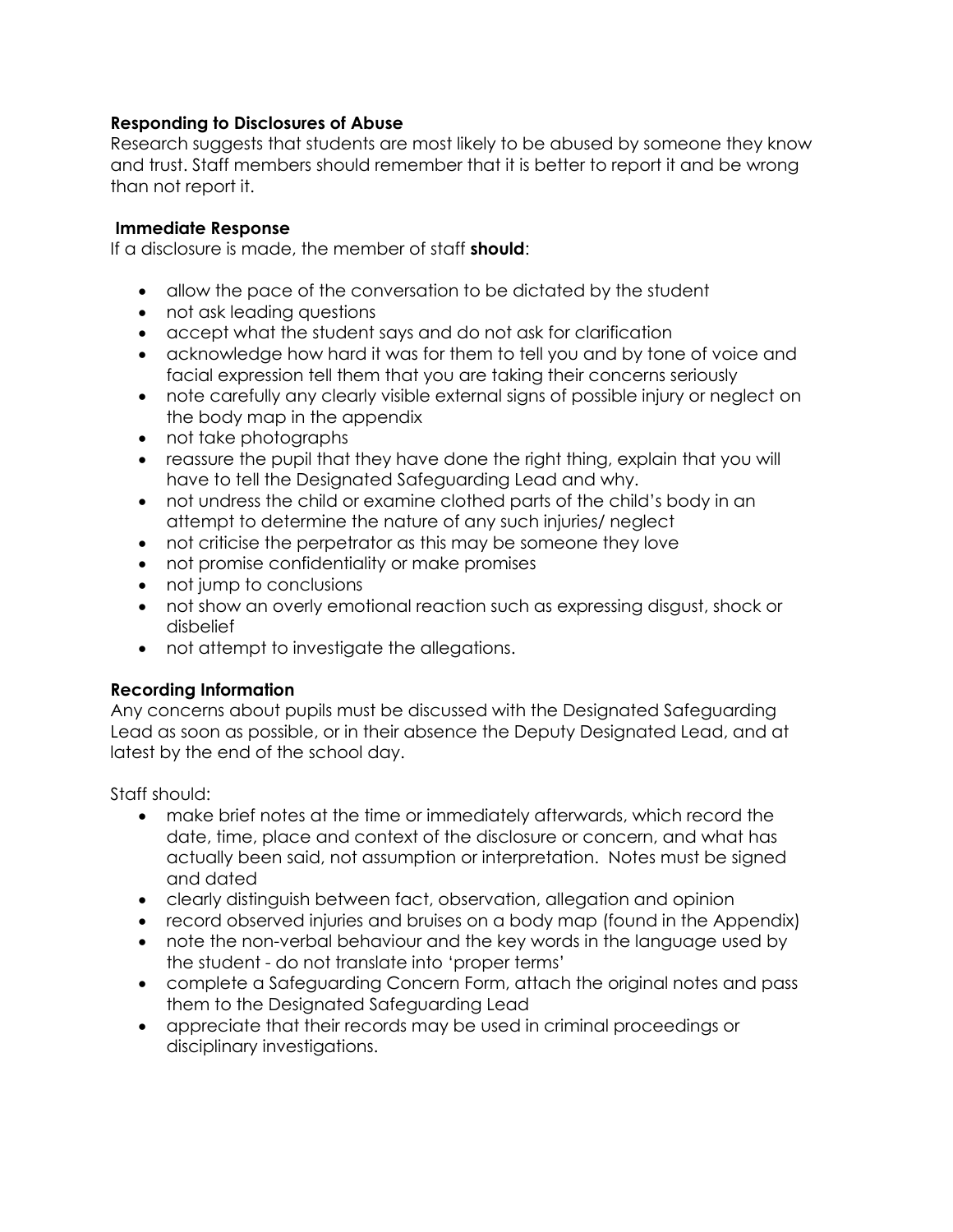Nottingham British School's statuary duty is to take notes and report allegations. Students should be aware that information must be passed on, but can reassure it will only to the designated person/s.

Nottingham British School recognises that a student who is abused may feel helpless and humiliated, may blame themselves, and find it difficult to develop and maintain a sense of self-worth. Nottingham British School may provide the only stability in the lives of students who have been abused or who are at risk of harm. The student's wishes or feelings cannot override the duty to refer suspected abuse to the Designated Safeguarding Lead.

Nottingham British School will provide continuing support to a student who has disclosed abuse through promoting a caring and safe environment within and encouraging self-esteem and self-assertiveness through the curriculum and through relationships. In doing so, Nottingham British School will act in accordance with guidance from the relevant authorities to ensure that, for example, legal proceedings are not compromised.

#### **Allegations against staff**

Nottingham British School must follow the same procedures for handling allegations made against staff. The aim is to deal with any allegation quickly and in a fair and consistent way which provides effective protection for the staff member and student.

Where a child protection related allegation or cause for concern is made against any member of staff, the matter should be reported immediately to the Designated Safeguarding Lead unless the allegation relates to the Designated Safeguarding Lead then the allegation should be reported to the Management.

If there has been a substantial allegation against a member of staff, Nottingham British School will determine whether there are improvements to be made to the School's procedures or practice to help prevent similar events in the future.

#### **Duty to Report concerns about the management of safeguarding.**

Where staff or volunteers reasonably believe that safeguarding concerns exist, or where they have concerns regarding the management of safeguarding issues, it is their duty to raise concerns. The member of staff or volunteer should bring their concerns to the attention of the Designated Safeguarding Lead, or in a case where the concerns relate to the actions or inaction of the Designated Safeguarding Lead, to the Management. However, where a member of staff reasonably believes these reporting routes to be inappropriate or has reported concerns and no action has been taken, they should contact the Management.

#### **Monitoring and Review**

Nottingham British School, will undertake an annual review of Nottingham British School's Child Protection and Safeguarding policies and procedures together with a review of the safeguarding incidents that have arisen and how they were managed. The Child Protection and Safeguarding Policy and procedures will be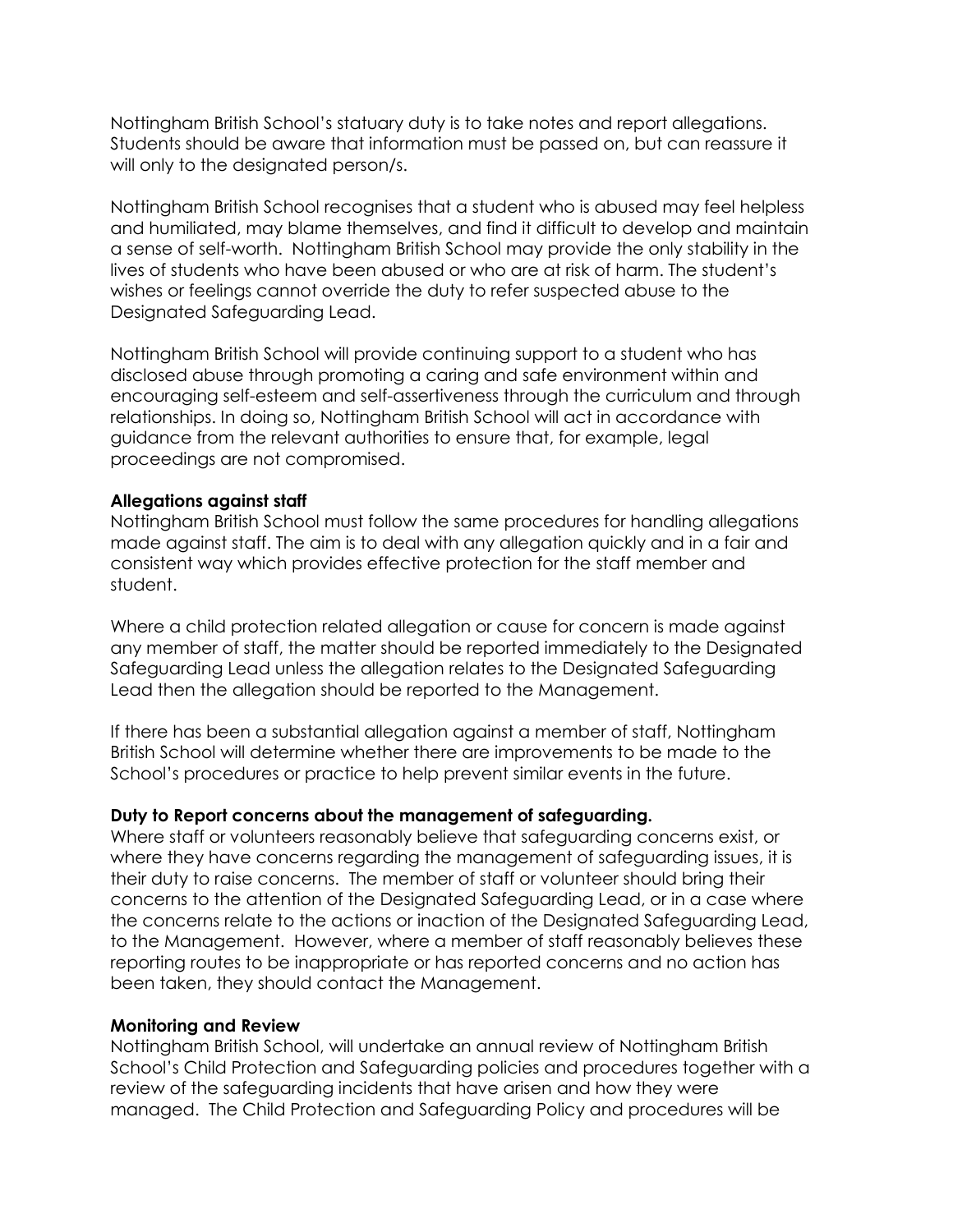reviewed as necessary to reflect changes in legislation, guidance and practice. This process is carried out to ensure that the school is continuing to provide the very highest standard of safeguarding as possible.

# **Key Contacts:**

# **Designated Child Protection and Safeguarding Lead:**

**Carl Kroutz (Principal)**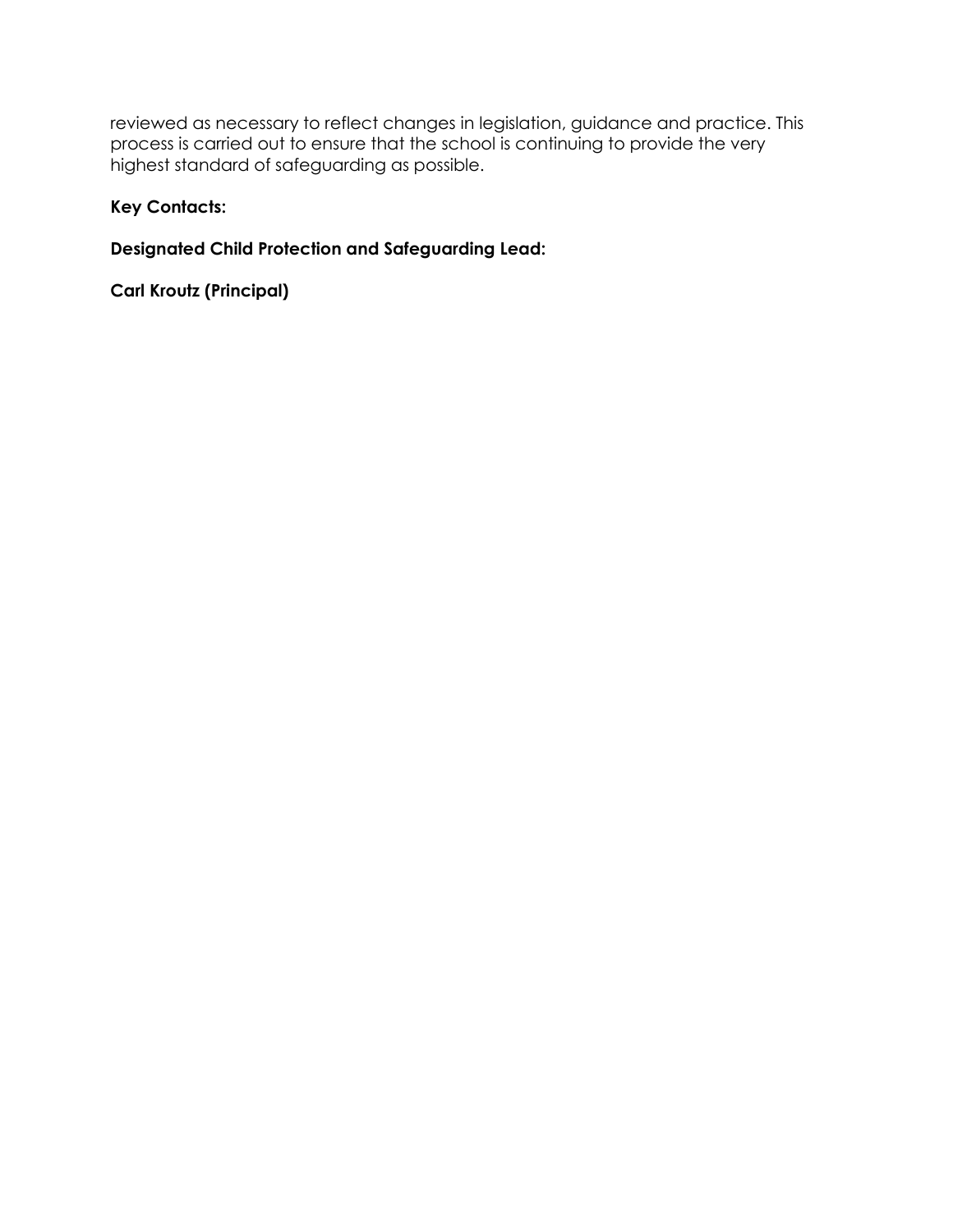#### **Appendix**

#### **Agreement with Nottingham British School Safeguarding and Child Protection Policy and Procedures**

Nottingham British School is committed to the protection of and care for all our staff and students. All staff have a part to play in this.

The Principal has explained the school's safeguarding policy and procedures to me.

I know what to do and who to speak to if I have a concern about a student or another member of staff.

The School Designated Child Protection and Safeguarding Lead is Carl Kroutz

He can be contacted at: 60916985 Or: [carl\\_kroutz@hotmail.com](mailto:carl_kroutz@hotmail.com)

I agree to work in accordance with Nottingham British SchoolChild Protection and Safeguarding Policy and Procedures

Signed (Teacher):

Date:

*Sign and date this form and pass to the Principal.*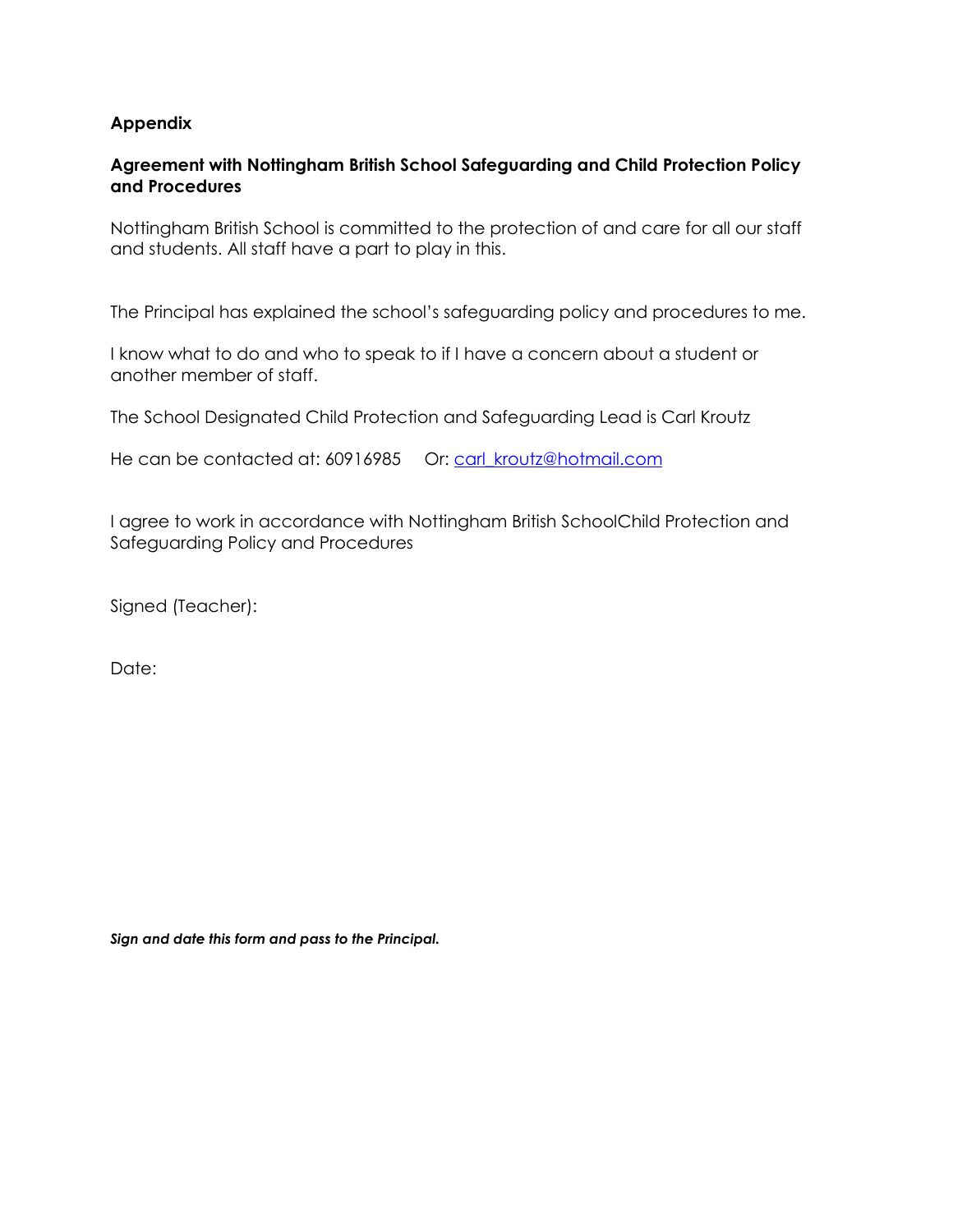